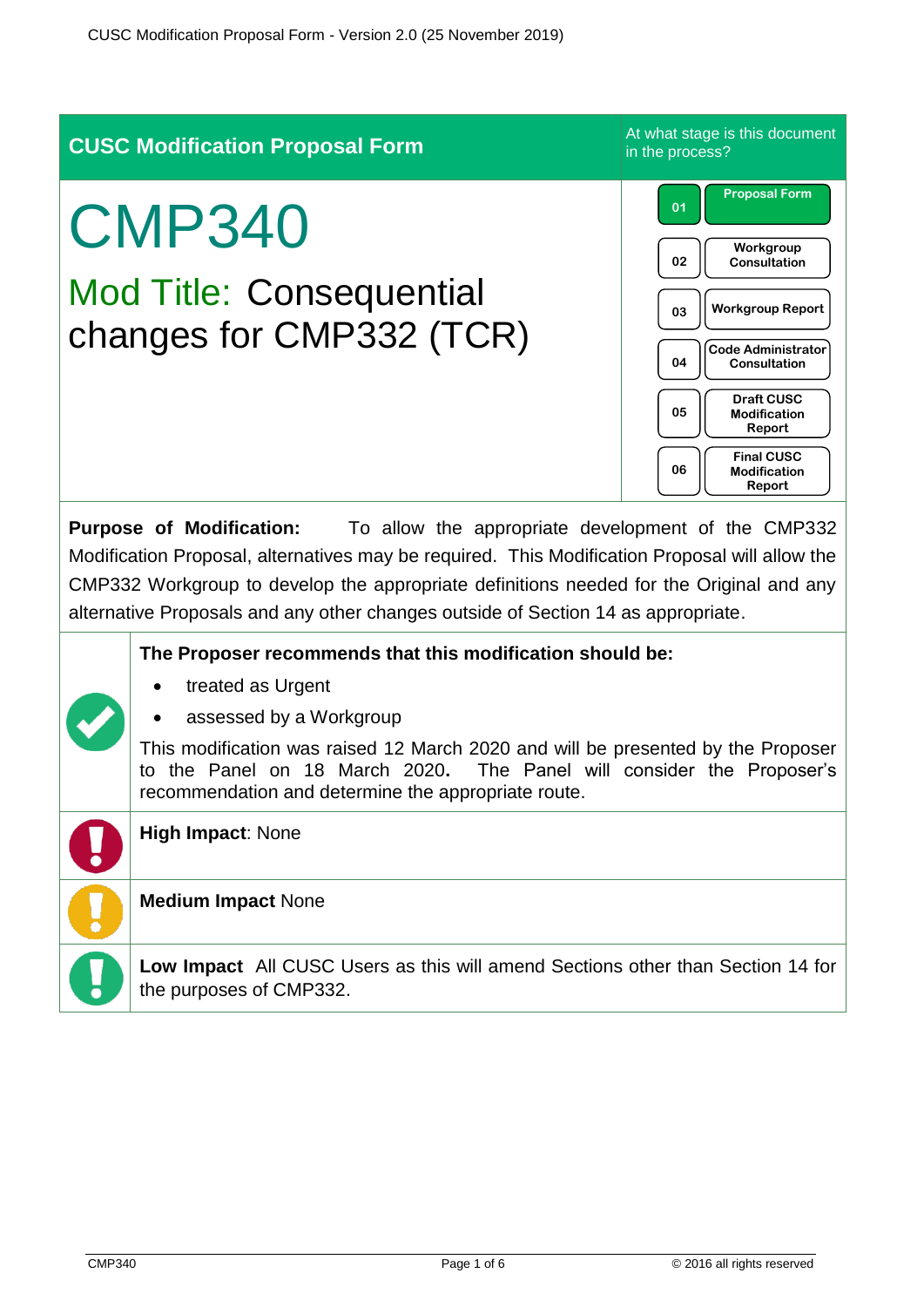| <b>Contents</b>                                                                      | <b>Any questions?</b>                 |                                                               |
|--------------------------------------------------------------------------------------|---------------------------------------|---------------------------------------------------------------|
| 1<br><b>Summary</b><br>4<br>$\overline{2}$<br><b>Governance</b><br>4                 |                                       | Contact:<br><b>Code Administrator -</b><br><b>Paul Mullen</b> |
| 3<br><b>Why Change?</b><br><b>Code Specific Matters</b><br>4                         | paul.j.mullen@n<br>ationalgrideso.com |                                                               |
| 5<br><b>Solution</b>                                                                 | 07794 537 028                         |                                                               |
| <b>Impacts &amp; Other Considerations</b><br>6                                       | <b>Proposer:</b>                      |                                                               |
| <b>Relevant Objectives</b><br>7                                                      | <b>Grahame Neale</b>                  |                                                               |
| <b>Implementation</b><br>8<br><b>Legal Text</b><br>9                                 | Grahame.Neale@nati<br>onalgrideso.com |                                                               |
| <b>Recommendations</b><br>10                                                         | 07787 261 242                         |                                                               |
| Modification guidance and using this template Error! Bookmark not<br>11              |                                       | <b>National Grid ESO</b><br><b>Representative:</b>            |
| <b>Timetable</b>                                                                     | <b>Eleanor Horn</b>                   |                                                               |
|                                                                                      | <b>10</b>                             |                                                               |
|                                                                                      | <b>Eleanor.Horn@nation</b>            |                                                               |
| The Code Administrator recommends the following timetable:                           |                                       | algrideso.com                                                 |
| Workgroup Nominations (5 working days)                                               | 18 March 2020 to<br>25 March 2020     | 07966 186 088                                                 |
| Workgroup 1                                                                          | 2 April 2020                          |                                                               |
| Workgroup Consultation (5 working days)                                              | 2 April 2020 to 9<br>April 2020       |                                                               |
| Workgroup 2 (to discuss Workgroup Consultation<br>Responses and hold Workgroup Vote) | 14 April 2020                         |                                                               |
| Workgroup Report issued to Panel                                                     | 16 April 2020                         |                                                               |
| Workgroup Report presented to Panel                                                  | 24 April 2020                         |                                                               |
| <b>Code Administrator Consultation</b>                                               | 27 April 2020 to<br>19 May 2020       |                                                               |
| Draft Final Modification Report presented to Panel                                   | 20 May 2020                           |                                                               |
| <b>Modification Panel decision</b>                                                   | 29 May 2020                           |                                                               |
| Final Modification Report issued to the Authority                                    | 9 June 2020                           |                                                               |
| Decision implemented in CUSC                                                         | 1 April 2021                          |                                                               |
|                                                                                      |                                       |                                                               |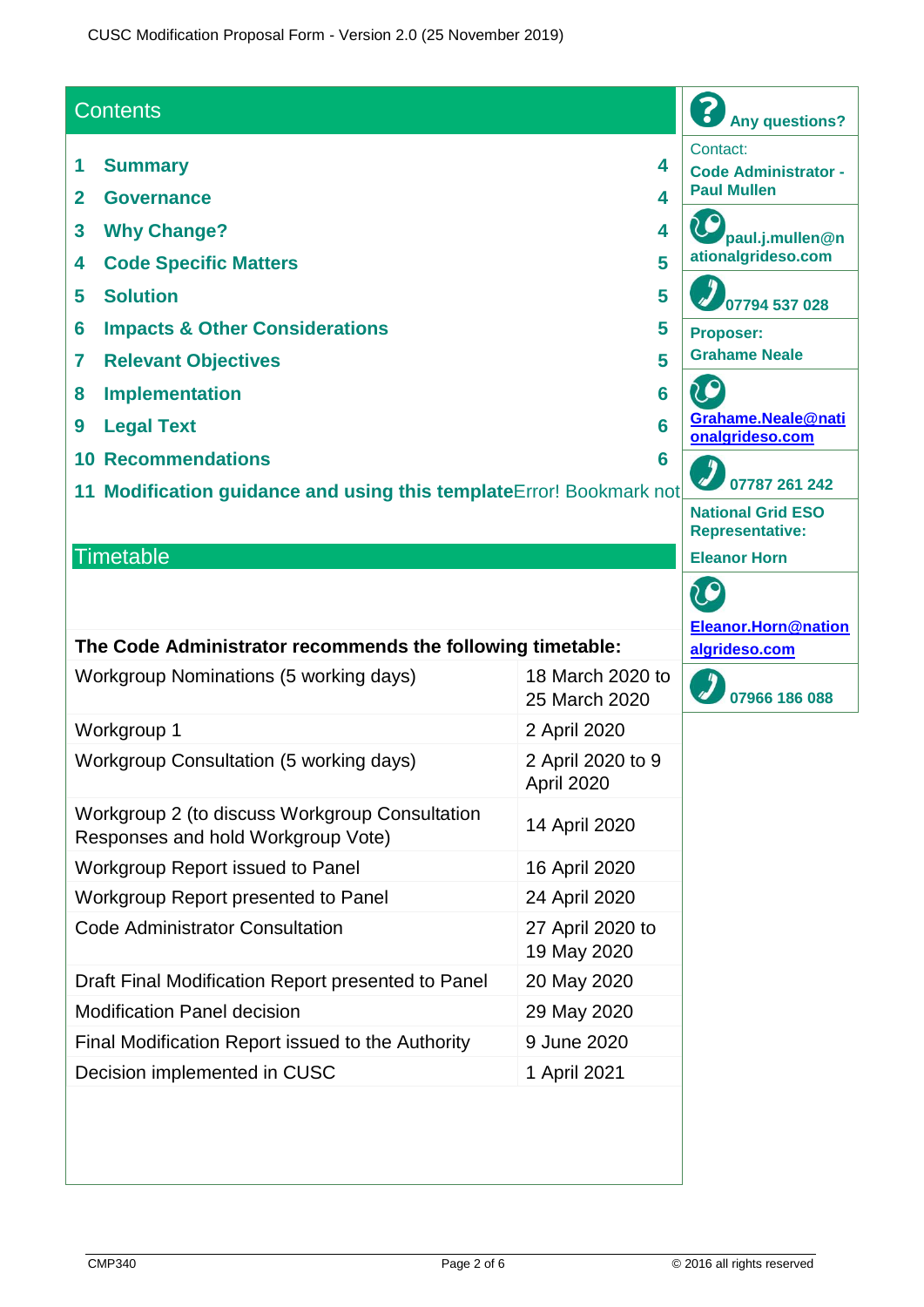| <b>Proposer Details</b>                                                                                                                     |                                                                                                       |  |  |  |
|---------------------------------------------------------------------------------------------------------------------------------------------|-------------------------------------------------------------------------------------------------------|--|--|--|
| <b>Details of Proposer:</b><br>(Organisation Name)                                                                                          | <b>National Grid ESO</b>                                                                              |  |  |  |
| Capacity in which the CUSC<br>Modification Proposal is being<br>proposed:<br>(i.e. CUSC Party, BSC Party or<br>"National Consumer Council") | <b>CUSC</b> party                                                                                     |  |  |  |
| <b>Details of Proposer's</b><br><b>Representative:</b><br>Name:<br>Organisation:<br>Telephone Number:<br><b>Email Address:</b>              | <b>Grahame Neale</b><br><b>National Grid ESO</b><br>07787 261242<br>Grahame.Neale@nationalgrideso.com |  |  |  |
| <b>Details of Representative's</b><br>Alternate:<br>Name:<br>Organisation:<br>Telephone Number:<br>Email Address:                           | <b>Eleanor Horn</b><br><b>National Grid ESO</b><br>eleanor.horn@nationalgrideso.com<br>07966 186 088  |  |  |  |
| <b>Attachments (Yes/No):</b>                                                                                                                |                                                                                                       |  |  |  |

**If Yes, Title and No. of pages of each Attachment: No**

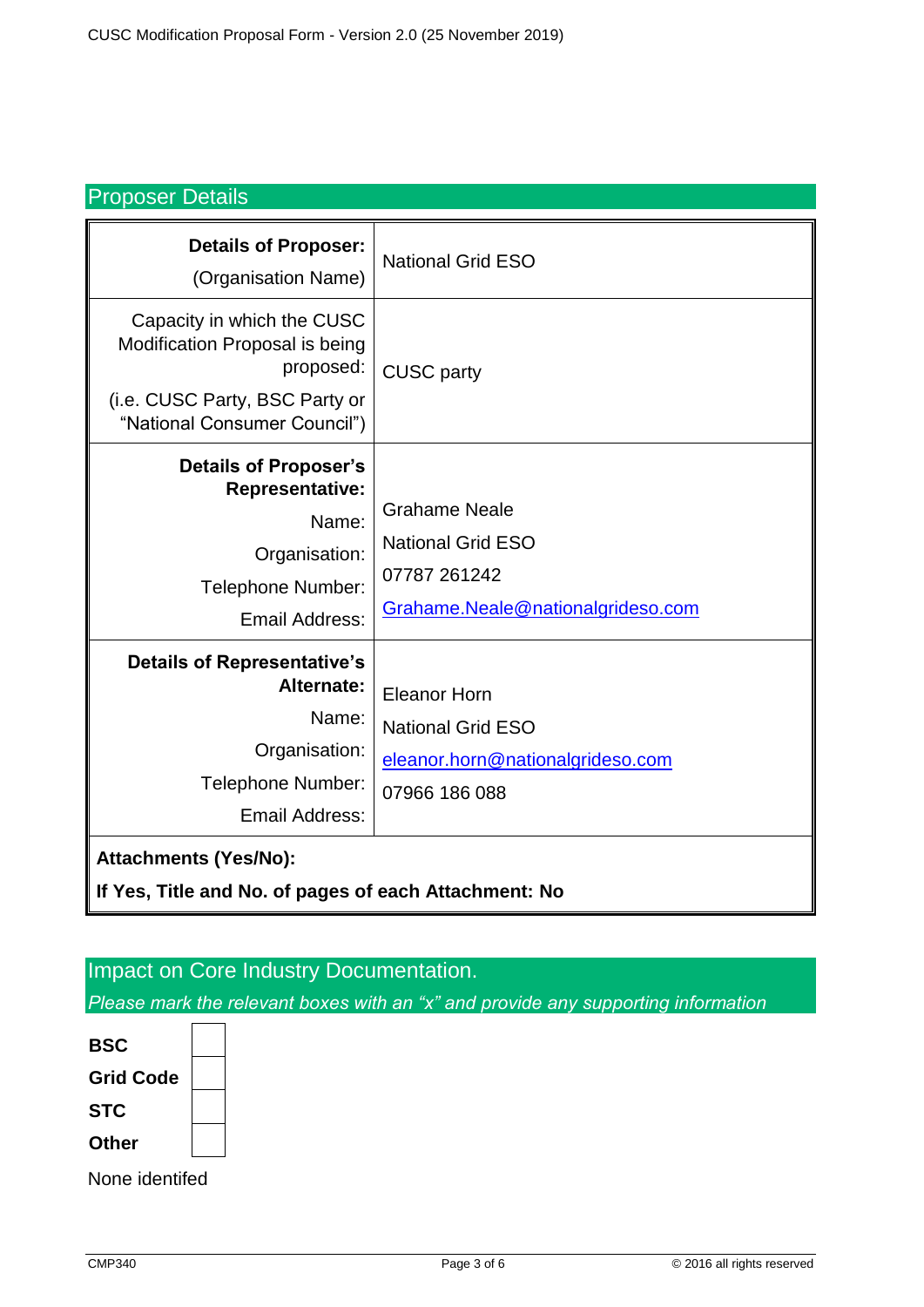# **1 Summary**

# **Defect**

For the ESO to fulfil the requirements of Ofgem's TCR Direction (The Direction) other Sections of the CUSC may require further update to allow CUSC Modification Proposal CMP332 to appropriately define the Original Proposal and any Workgroup Alternative CUSC Modification Proposals.

#### **What**

The Proposer considers that at the least changes will be required to Section 11 to allow the inclusion of new or amended definitions; however, further changes may be necessary depending upon the scope of changes considered by the CMP332 Workgroup.

## **Why**

Under current CUSC governance arrangements, separate proposals are required to be raised to alter Section 14 and other sections of the CUSC. This proposal will allow Sections of the CUSC other than Section 14 to be amended to support the development of CMP332.

#### **How**

Alter and add, at the least, defined terms to Section 11 as necessary for the development of CMP332.

## **2 Governance**

## **Justification for Urgent Procedures**

Urgent procedures should be followed as this change relates to Modification Proposals related to Ofgem Targeted Charging Review and the Proposer requests that this Proposal be considered by the existing CMP317/327 Workgroup allowing it to progress to Ofgem by the date outlined in the ENA Targeted Charging Review Project Initiation Document.

#### **Requested Next Steps**

This modification should: be assessed by a Workgroup.

## **3 Why Change?**

Under current CUSC governance a different set of code objectives apply to Modification Proposals raised to change Section 14 compared to other Sections of the CUSC. To allow the progression of CMP332 and appropriate consideration of the Original Proposal, Workgroup Alternative CUSC Modification Proposals and the legal text to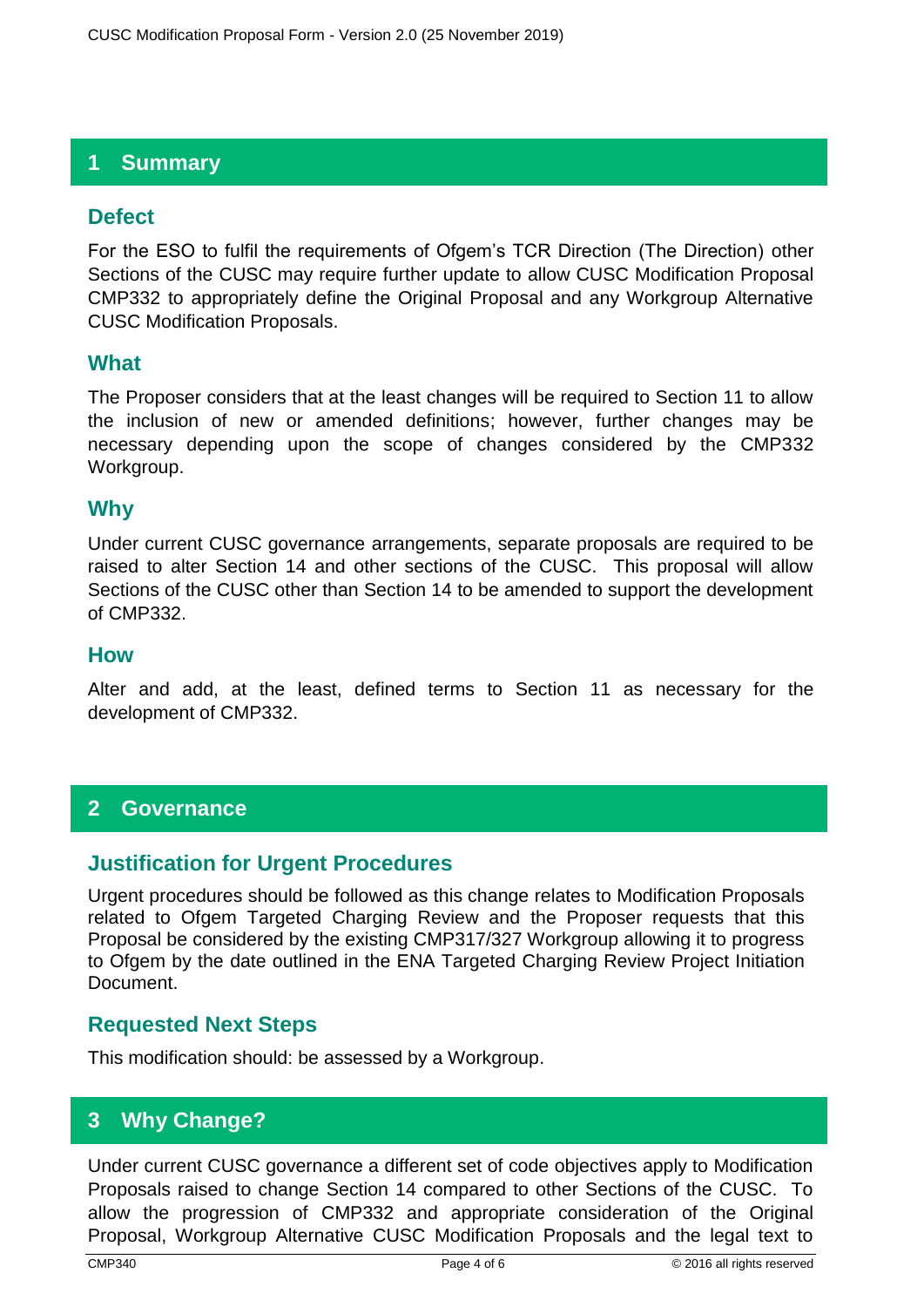support these changes a separate modification is required to alter Sections of the CUSC outside of Section 14.

# **4 Code Specific Matters**

*Mandatory for the Proposer to complete. Please provide any specialist information (that is Code-specific), such as technical skillsets required and any reference documents.*

## **Technical Skillsets**

**None** 

#### **Reference Documents**

CUSC modification CMP332 and Ofgem's TCR Direction.

# **5 Solution**

Amend the CUSC where necessary to support the Original Proposal and any Workgroup Alternative CUSC Modification Proposals as raised by the CMP332 Workgroup.

## **6 Impacts & Other Considerations**

This Proposal impacts CMP332 insofar as it is required to appropriately consider the Original Proposal and any Workgroup Alternative CUSC Modification proposals.

## **Does this modification impact a Significant Code Review (SCR) or other significant industry change projects, if so, how?**

This Modification Proposal supports the Direction given to the ESO to implement the conclusions of Ofgem's Targeted Charging Review.

#### **Consumer Impacts**

None above those included within CMP332.

# **7 Relevant Objectives**

#### *Mandatory for the Proposer to complete.*

Impact of the modification on the Applicable CUSC Objectives (Standard):

| <b>Relevant Objective</b>                                      | Identified impact |
|----------------------------------------------------------------|-------------------|
| (a) The efficient discharge by the Licensee of the obligations | Positive          |